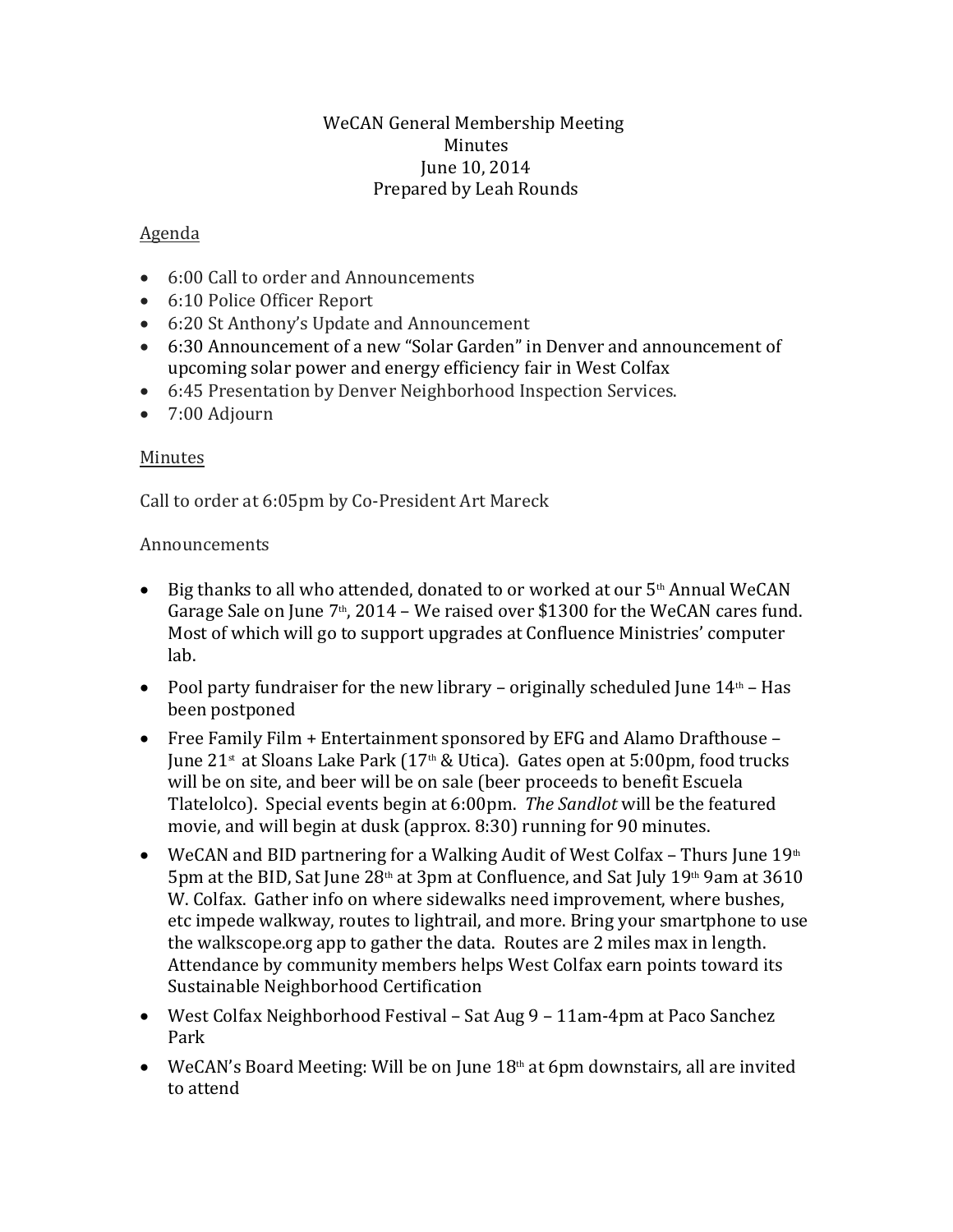- WeCAN's next General Meeting: will be on July  $8<sup>th</sup>$ , at 6:00 pm. The will consist of a potluck dinner (with barbecued burgers and brats by supplied by WeCAN), announcements and a special thanks to some of our volunteers.
- Two volunteers are needed to deliver the newsletters. Contact Bill or Art if interested
- Recycle metal to support WeCAN: call Bill Baker, 303-946-8230 or email [bigbuddy2@comcast.net](mailto:bigbuddy2@comcast.net) . This directly supports WeCAN's newsletter.
- "Box Tops for Education" program, bring your box tops to WeCAN meetings and Leah Rounds will take them to the local schools to support their programs.

# St. Anthony's/EFG Update and Announcements

- There will be an open house and community meeting on June  $12<sup>th</sup>$  from 6-7pm at the West End Flats community room, 1490 Zenobia. They will announce the new developer of block 1 (NW corner of Raleigh and  $17<sup>th</sup>$ ) and show concepts and plans for the for-sale condos to be built there. The condos will be over the 5 stories the block is currently zoned for, and will need to be re-zoned
- EFG is asking for a variance to get rid of a loading zone on ground level along Quitman. It would impede the pedestrian experience. The developer intends to use the parking garage instead. Land Use committee and WeCAN board have already written letters in support of this variance. There is not enough information or visuals to present to the general membership to get their vote at this time to approve the variance.
- Groundbreaking ceremony on June  $17<sup>th</sup>$  at  $11:15$ am with the Mayor, Susan Sheppard, and others. Will take place at Stuart and Conejos in front of the Chapel.

# "Solar Garden" in Denver

- More homes are switching to renewable energy, and a "solar garden" will move solar panels off roof-tops and into fields
- SunShare is building a solar garden in Denver and commercial and residential can buy a share in the garden. Xcel gives you back credits of energy on your bill. Not all residents can do rooftop solar, so this system will open solar up to a lot more people.
- There will be no physical panels on your roof, so no upkeep or maintenance, everything taken care of by Sun Share
- Can get into the program at different levels. Can buy a minimum of 3.5 panels with the option to add more
- The Denver solar garden is going out near the airport. It is a county by county program right now
- $-0&A$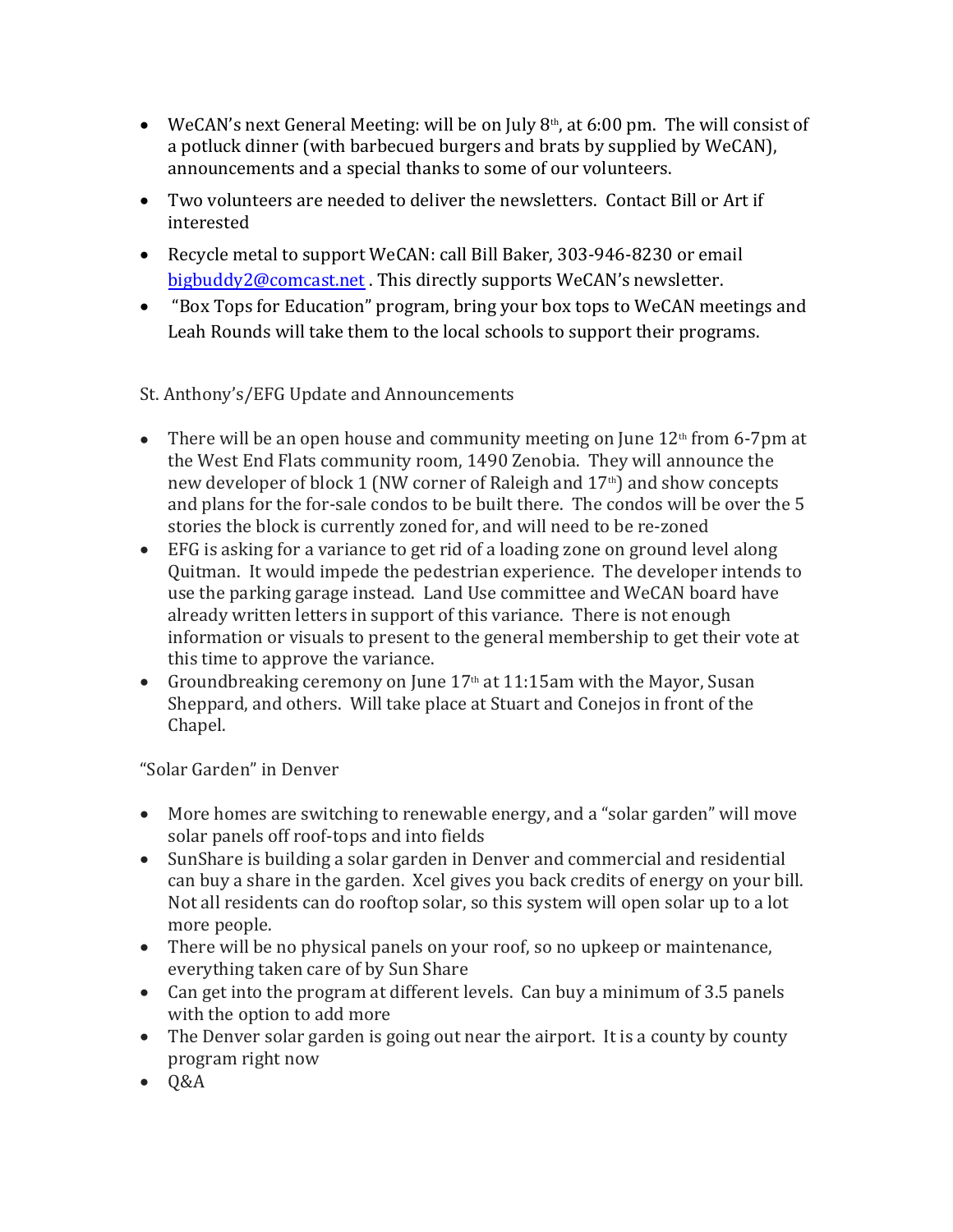- o What if you move? The solar will follow you, not your house. People living in high-rises, multi-unit housing, etc. can use this program
- o What if you move out of state? Can sell your share or donate it. The company will keep a waiting list of people wanting to buy into the program, so there will likely be someone ready to buy it
- o What are the different costs? There is an upfront cost to homeowners and renters, then you receive 20 years worth of solar up-front. Pay your normal bill to Xcel minus the solar credits (roughly 7.5cents per kilowatt hour). \$2,400 for 1kw/h - 10% of that due up-front to reserve a spot, 40% due when signing the solar agreement, and final 50% due when the system is turned on
- o When will power be turned on? Early this fall. Permits are ready to go, need to sell the service first
- o What happens if SunShare should dissolve? Their lenders will back their services
- Contact Antoine for questions or provide feedback. Feedback is very welcome. Antoine@mysunshare.com

Solar Power and Energy Efficiency Fair

- There will be a solar power and energy efficiency open house on Saturday, June 28th from 2-5pm at Confluence Ministries, 1400 Quitman. Can learn about solar energy options, affordable energy options, talk to SunShare, and more.
- This project will earn WeCAN points towards the Sustainable Neighborhood **Certification**

Presentation by Robbin Bruning of Denver Neighborhood Inspection Services

- Robbin's area covers from Alameda to Sloan's Lake and Federal to Sheridan
- Robbin deals with code enforcement on private property/responds to neighbor complaints (uncut grass, weeds, trash, furniture/appliance outside, etc.)
- Vehicles on property inoperable vehicles (flat tires, wrecked, etc) will get a notice to remove
- Individuals are responsible for their property from the street top the middle of the alley.
- $-0&A$ 
	- o Aren't dumpsters going away? West of Tennyson the barrels are replacing dumpsters. Illegal dumpsters will go to where there's already trash. Barrels keep the alleys cleaner.
	- $\circ$  Confluence gets a lot dumped in their dumpster on 14<sup>th</sup> and Quitman, what can be done? Try to get a license plate number and a ticket can be sent to them. Ask DPD for extra patrols
- As a zoning inspector, Robbin checks for permits for building (builders are adhering to the property lines, height, etc) and businesses